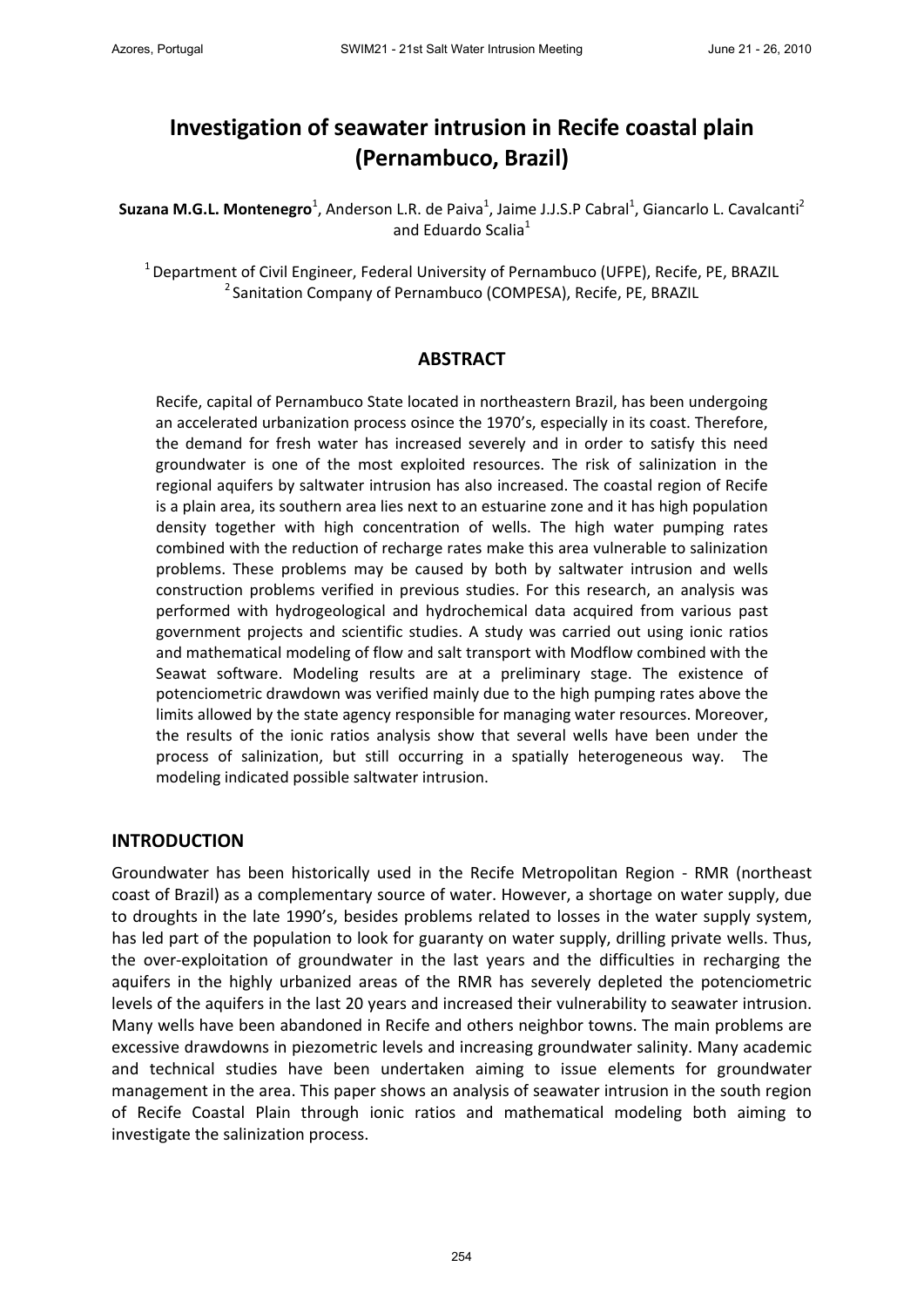# **DESCRIPTION OF STUDY AREA**

Pernambuco State is situated in the northeast from Brazil, the poorest region in the country in terms of water. Recife city has over than 1,5 millions of inhabitants (IBGE, 2009). It is located on a low plain with an average of 2,0m meters above the sea level surrounded by small hills. The precipitation reaches 2458 mm/year and the average temperature is of 25,5° C. The area of study is located at the south portion of Recife coastal plain.

The aquifers in the RMR are classified according to the geomorphological domain in: 1) Basement rocks plain (fractured aquifer); 2) Northern Sedimentary and Recife Coastal plains (porous aquifer). The Cabo aquifer occurs in the Recife coastal plain, and comprises sandstones, siltstones and mudstones, with average thickness of 90m. Cabo aquifer is a semi-confined formation and is most exploited. The Boa Viagem aquifer, an unconfined formation, overlies Cabo aquifer and comprises sand, silt and clay, with an average thickness of 40m. The Boa Viagem aquifer is upper and the most vulnerable formation in terms of water quality because of sewage septic tanks leakage, and due to connection to mangroves and rivers estuaries. Since the area is highly urbanized, recharge from rainfall is decreasing throughout the years.

Population growth and deficiencies in the public water supply system have led to an intensively exploitation of groundwater. The use of groundwater without control, mainly in the Cabo aquifer, has led to an over‐exploitation situation. The number of production wells has increased dramatically with the urbanization process. This over‐exploitation has changed potentiometric gradients between the upper and the lower aquifers and between the sea and the lower aquifer. Now, in some places, head gradients produce flow from the sea towards the continent, with high risk of seawater intrusion and in some places from upper to lower aquifer (Costa, 2002). This makes the Cabo aquifer vulnerable to diffuse contamination. Recently, Government agencies started controlling the drilling and exploitation of groundwater by private wells. In addition, the technical information about the wells is, in general, not satisfactory. Seawater intrusion and hydraulic interconnection to mangroves and estuarine areas have been pointed out as the possible causes for the increasing salinity in this intensively exploited coastal aquifer system.

# **IONIC RATIOS**

The evaluation of ionic ratios considered 107 wells scattered throughout the region. This study shows the salinization effect that has been occurring in the region and that is already referred in previous studies. The data of the hydrochemical analysis was obtained through the State's Water Resources Secretary and it portrays the conditions of the aquifers in the last decade. The ionic ratios obtained were compared to the standard values of sea water to determine whether sea water influences the aquifers. The values that are considered to be sea water standard are shown in the table 1 along with the percentage of wells with seawater patterns relative to the total number of analysed wells. Some results as the relation between (rK+rNa+rMg)corrected and ( $rCl/2$ )<sup>0.5</sup> have served as a strong indication of the influence of sea water on the aquifer. It was observed that most wells with salinization indicatives lie near a zone of higher potenciometric levels drawdowns of the aquifer, which is consistent with what was observed in the mathematical simulations. On the other hand, the rCa/(rHCO<sub>3</sub>+ rSO<sub>4</sub>), rK/rNa and rCl/rHCO<sub>3</sub> ratios exhibited that a small amount of wells indicated this influence. It should be noted that the wells registered at the State's Water Resources Secretary don't represent the worst problems of salinization, because some times people don't apply for registration if after drilling brackish water is found.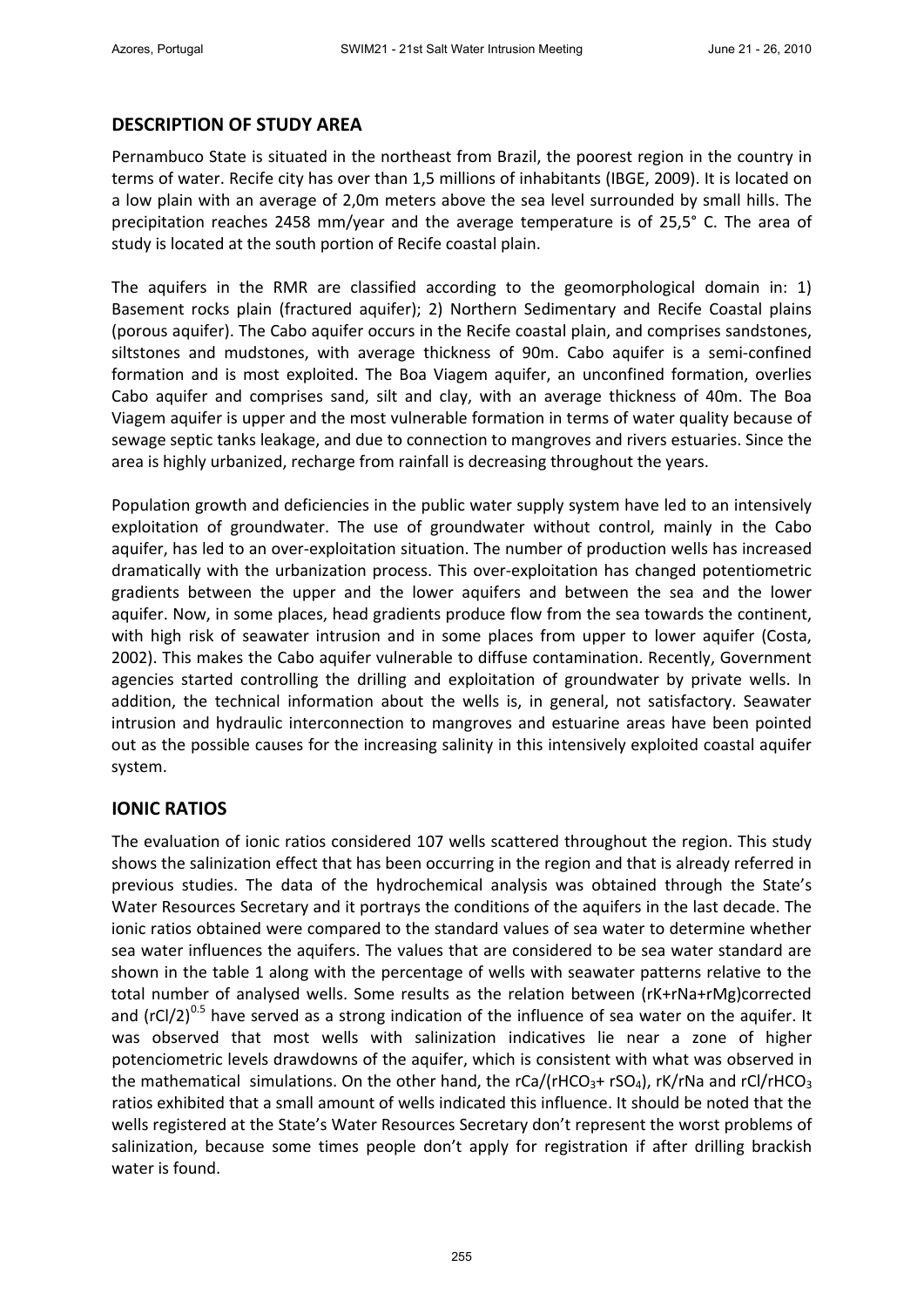| Ionic ratio                                                                 | Sea water Standard                | Percentage of wells with<br>seawater patterns (%) |
|-----------------------------------------------------------------------------|-----------------------------------|---------------------------------------------------|
| rMg/rCa                                                                     | < 1.00                            | 56.72                                             |
| rK/rNa                                                                      | $0.02 - 0.025$                    | 2.63                                              |
| rCl/rHCO <sub>3</sub>                                                       | $20 - 50$                         | 6.67                                              |
| rNa/rCl                                                                     | < 0.86                            | 64.30                                             |
| rCa/ (r HCO <sub>3</sub> + rSO <sub>4</sub> )                               | > 1.00                            | 14.29                                             |
| Relation between (rK+rNa+rMg) <sub>corrected</sub> and<br>$({rCl}/2)^{0.5}$ | $( rCl/2)^{0.5}$ > $(rK+rNa+rMg)$ | 80.00                                             |

#### **Table 1. Seawater standards ionic ratios.**

## **MODELLING**

The modeling was accomplished through the Visual Modflow software, which incorporates the SEAWAT code. The conceptual model consists of three layers: the first layer from the bottom represents the phreatic Boa Viagem aquifer; the second layer represents the discontinuous aquitard; and, the third layer represents the confined Cabo aquifer. The study area is limited by the UTM 283.000m to 302.500 E and 9.098.000m to 9.107.000 N coordinates. A grid where all cells have the same dimensions of 500 x 500 m for all three layers was considered.

The hydrogeological parameters were obtained by analysis of the information from Monteiro (2000) and Costa (2002). The first (upper) layer has hydraulic conductivity (m/s) of 9.0x10<sup>-4</sup>, the third layer of 4.0x10<sup>-5</sup>, and for the second layer 1x10<sup>-9</sup> where some cells have values of 1.0x10<sup>-8</sup>, because there are some areas observed by Monteiro (2000) in which the semi‐confining layer is more permeable. The specific storage is of 2.0x10<sup>-6</sup> m<sup>-1</sup>, the effective porosity of 0.1 and the storage coefficient of 0.1. In the region 1580 wells were considered (Costa, 2002). Even thought this study does not represent all the wells in this area it is the best existing source in the region. Regarding the boundary conditions, the North and south limits were considered conditions with null flow. In the western borders lie recharge areas of the aquifers. In the eastern boundary lies the Atlantic Ocean which has constant hydraulic head. The recharge values were estimated in certain zones, considering impermeable zones. The conceptual model also considered with: cells representing rivers and wetlands, since it is an estuarine zone; constant concentration for the sea and rivers. The initial condition for the simulation was established in 1970, and final time simulation in 1999. Calibration was not performed.

High potenciometric drawdown was verified, especially in the most urbanized areas. Drawdowns over 35 meters in Cabo aquifer were verified. Salinization by saltwater intrusion was verified in coastal zone (Figure 1). The salt concentration reached the value upper than 5000 mg/L in some parts of the region.

# **DISCUSSION AND CONCLUSIONS**

Even though the results reveal areas where the salinity is high, the occurrence of seawater intrusion has not been clearly identified, as in previous works in the area.. The results suggest that a mixing between fresh groundwater with saline waters is occurring in some wells in the studied area. So far it is not possible to precise what type of saline water is mixing with fresh groundwater. It could be an effect of seawater intrusion, a mixing with brackish water (estuarine